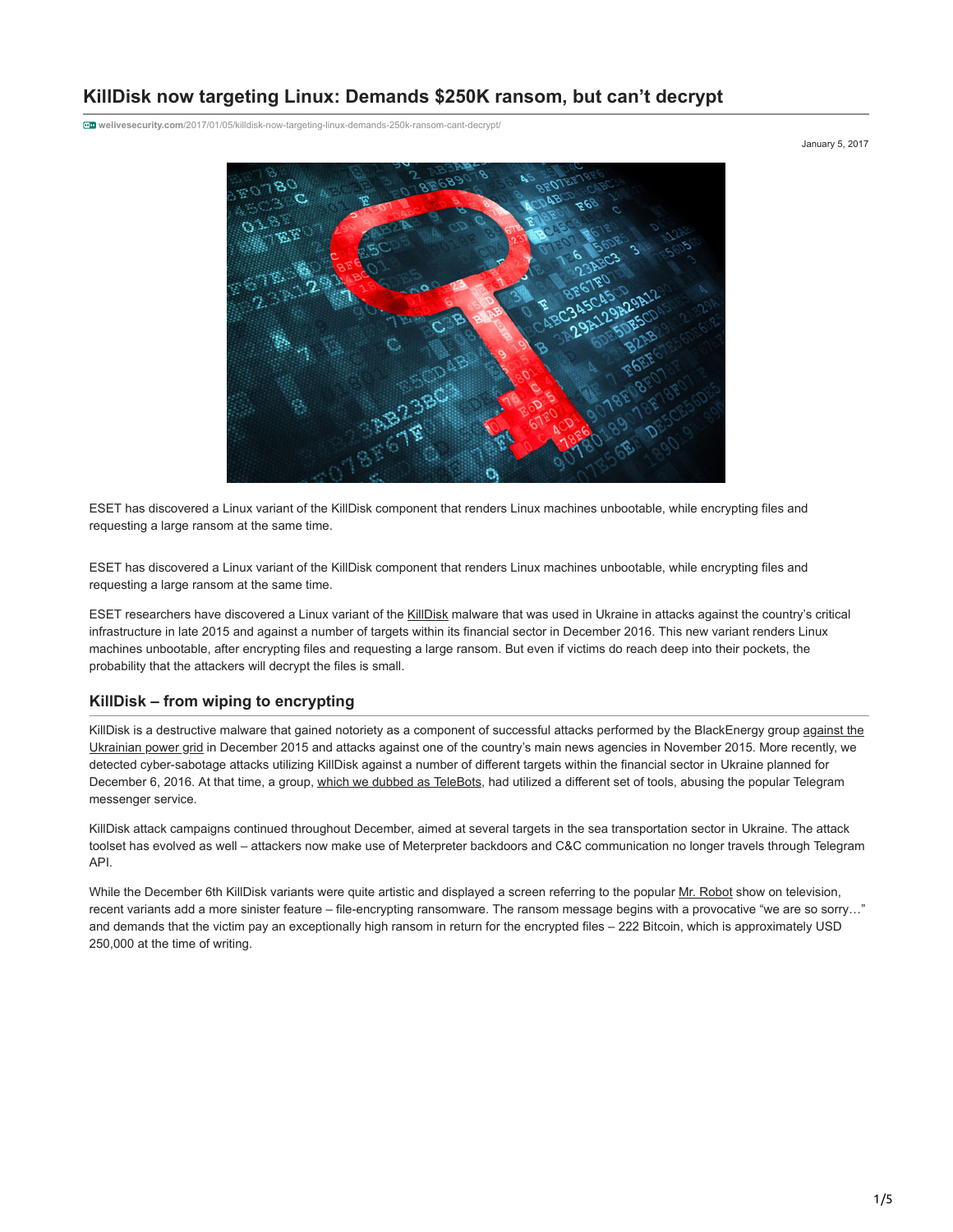$\mathbf{D}$ 

Figure 1 – Windows KillDisk ransom message

These recent ransomware KillDisk variants are not only able to target [Windows systems](https://cyberx-labs.com/en/blog/new-killdisk-malware-brings-ransomware-into-industrial-domain/), but also Linux machines, which is certainly something we don't see every day. This may include not only Linux workstations but also servers, amplifying the damage potential.

The Windows variants, detected by ESET as Win32/KillDisk.NBK and Win32/KillDisk.NBL, encrypt files with [AES](https://en.wikipedia.org/wiki/Advanced_Encryption_Standard) (256-bit encryption key generated using CryptGenRandom) and the symmetric AES key is then encrypted using 1024-bit [RSA.](https://en.wikipedia.org/wiki/RSA_(cryptosystem)) In order not to encrypt files twice, the malware adds the following marker to the end of each encrypted file: DoN0t0uch7h!\$CrYpteDfilE.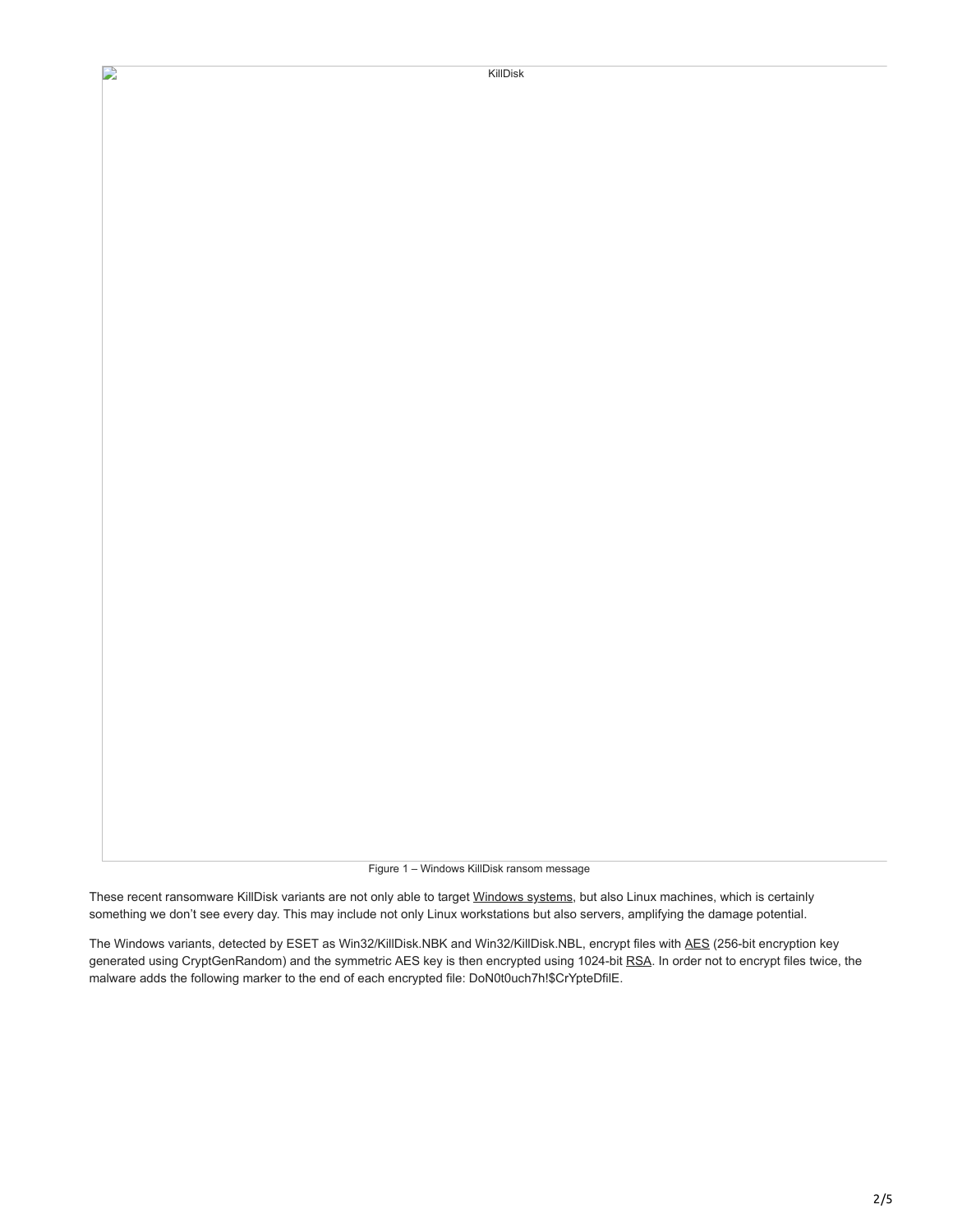

Figure 2 – Linux KillDisk ransom message

In both Windows and Linux variants, the ransom message is exactly the same, including the ransom amount – BTC 222, Bitcoin address, and contact email.

### **Linux/KillDisk.A technical analysis**

While the ransom details for both platforms are identical, the technical implementation is, obviously, different. The ransom message is displayed in an unusual manner – within the [GRUB](https://en.wikipedia.org/wiki/GNU_GRUB) bootloader. When the malware executes, the bootloader entries are overwritten in order to display the ransom text.

The main encryption routine recursively traverses the following folders within the root directory up to 17 subdirectories in depth:

/boot /bin /sbin /lib/security /lib64/security /usr/local/etc /etc /mnt /share /media /home /usr /tmp /opt /var /root

Files are encrypted using [Triple-DES](https://en.wikipedia.org/wiki/Triple_DES) applied to 4096-byte file blocks. Each file is encrypted using a different set of 64-bit encryption keys.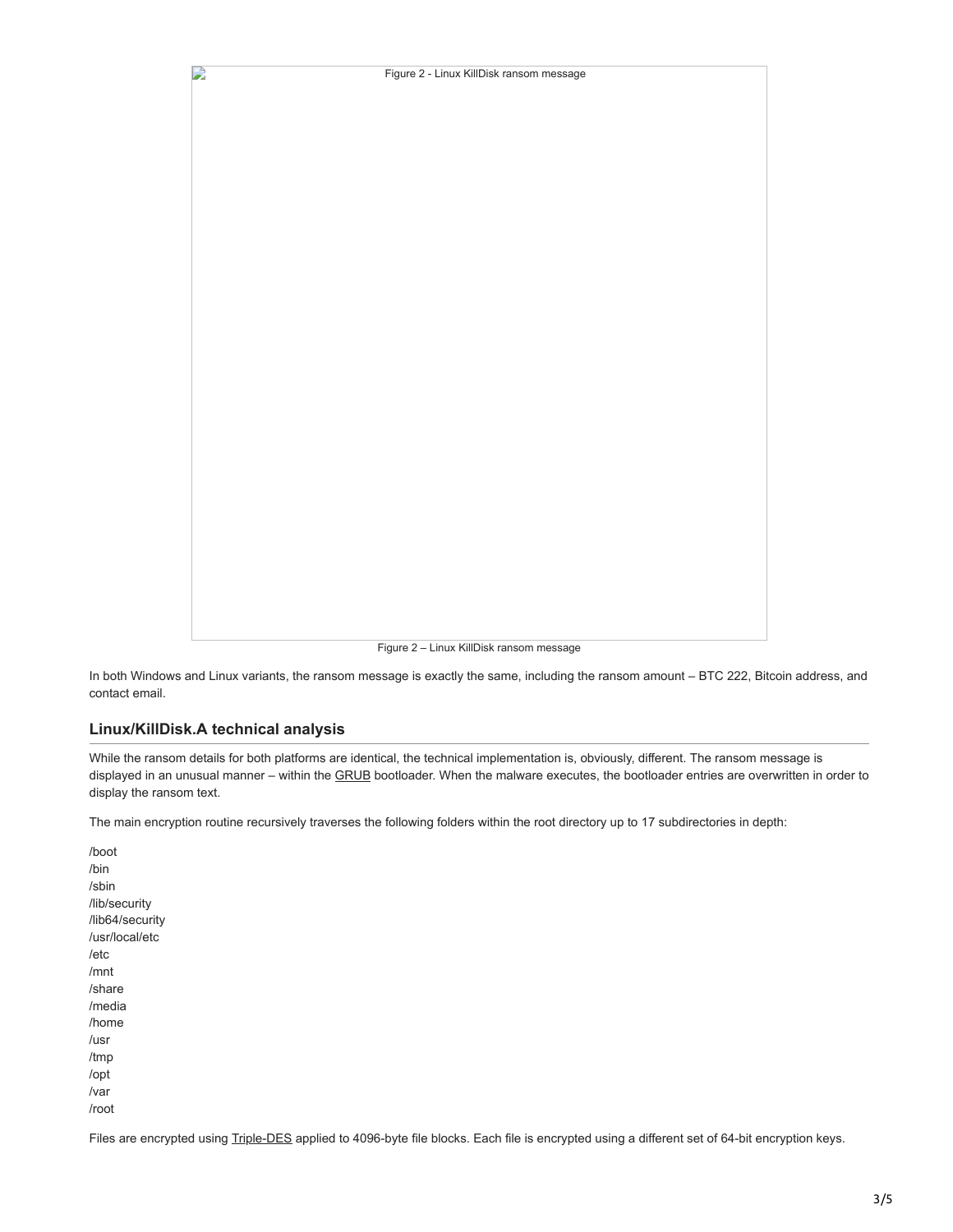

Figure 3 – Code generating encryption keys in Linux/KillDisk.A

After a reboot, the affected system will be unbootable.

It is important to note – that paying the ransom demanded for the recovery of encrypted files is a waste of time and money. The encryption keys generated on the affected host are neither saved locally nor sent to a C&C server.

Let us emphasize that – the cyber criminals behind this KillDisk variant *cannot* supply their victims with the decryption keys to recover their files, despite those victims paying the extremely large sum demanded by this ransomware.

Moreover, ESET researchers have noted a weakness in the encryption employed in the Linux version of ransomware, which makes recovery possible, albeit difficult. (Note that this does not apply to the Windows version.)

### **Conclusion – why ransomware?**

While monitoring the [BlackEnergy](http://www.welivesecurity.com/?s=BlackEnergy) and TeleBots cyberattacks, we have observed an interesting evolution of the simple but destructive KillDisk component. Over the years we've detected attack campaigns against many different targets across various segments, including state institutions and critical infrastructure, many of them unrelated. The group (or groups) of attackers behind these operations has had an interest in various platforms – whether it was Windows PCs controlling SCADA/ICS systems, or workstations in a media agency. With this latest expansion, attackers can use KillDisk to destroy files on Linux systems. Nonetheless, any ties between orchestrators of these attacks remain unclear and purely circumstantial.

The recent addition of ransomware functionality seems a bit unusual, as previous attacks were cyber-espionage and cyber-sabotage operations. Considering the high ransom of around USD 250,000 – resulting in a low probability that victims would pay up, in addition to the fact that the attackers have not implemented an efficient way of decrypting the files, this seems more like a nail in the coffin, rather than a true ransomware campaign.

Whatever the true explanation, our advice still holds – if you've become a victim of ransomware, don't pay up, since there's no guarantee of getting your data back. The only safe way of dealing with ransomware is prevention – education, keeping systems updated and fully patched, using a reputable security solution, keeping backups and testing the ability to restore.

## **Indicators of Compromise (IoCs)**

## **SHA1 file hashes**

**Win32/KillDisk.NBK trojan** and **Win32/KillDisk.NBL trojan:**